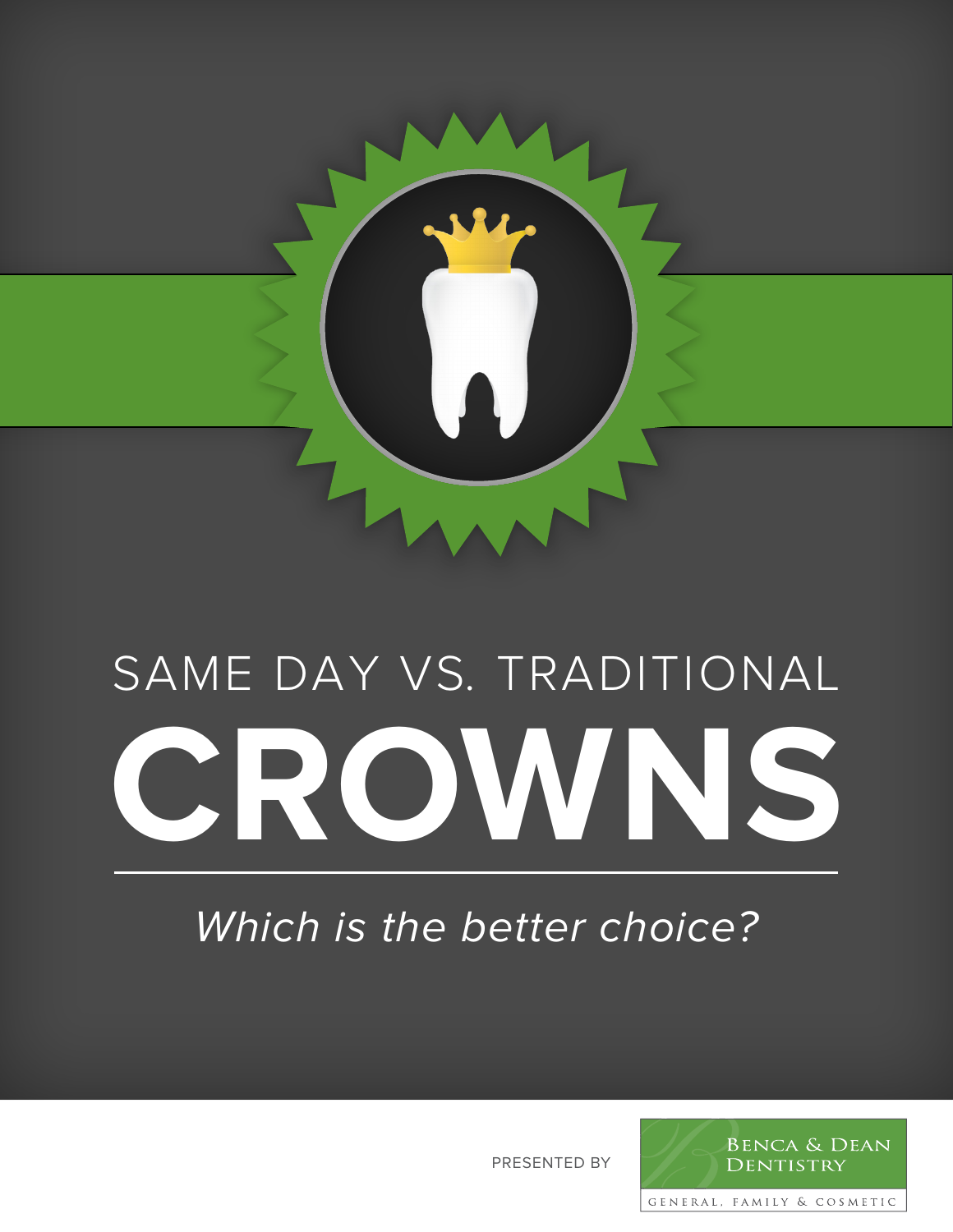### **What is a dental crown & why do I need one?**

A dental crown is a hard, protective covering for a tooth. It improves or restores the tooth's shape and strength, while improving its appearance and utility in daily activities, like eating and talking.

| You may need a dental<br>crown if you have: |
|---------------------------------------------|
| a broken tooth                              |
| severe decay                                |
| cosmetic concerns                           |
| root canal treatment                        |
|                                             |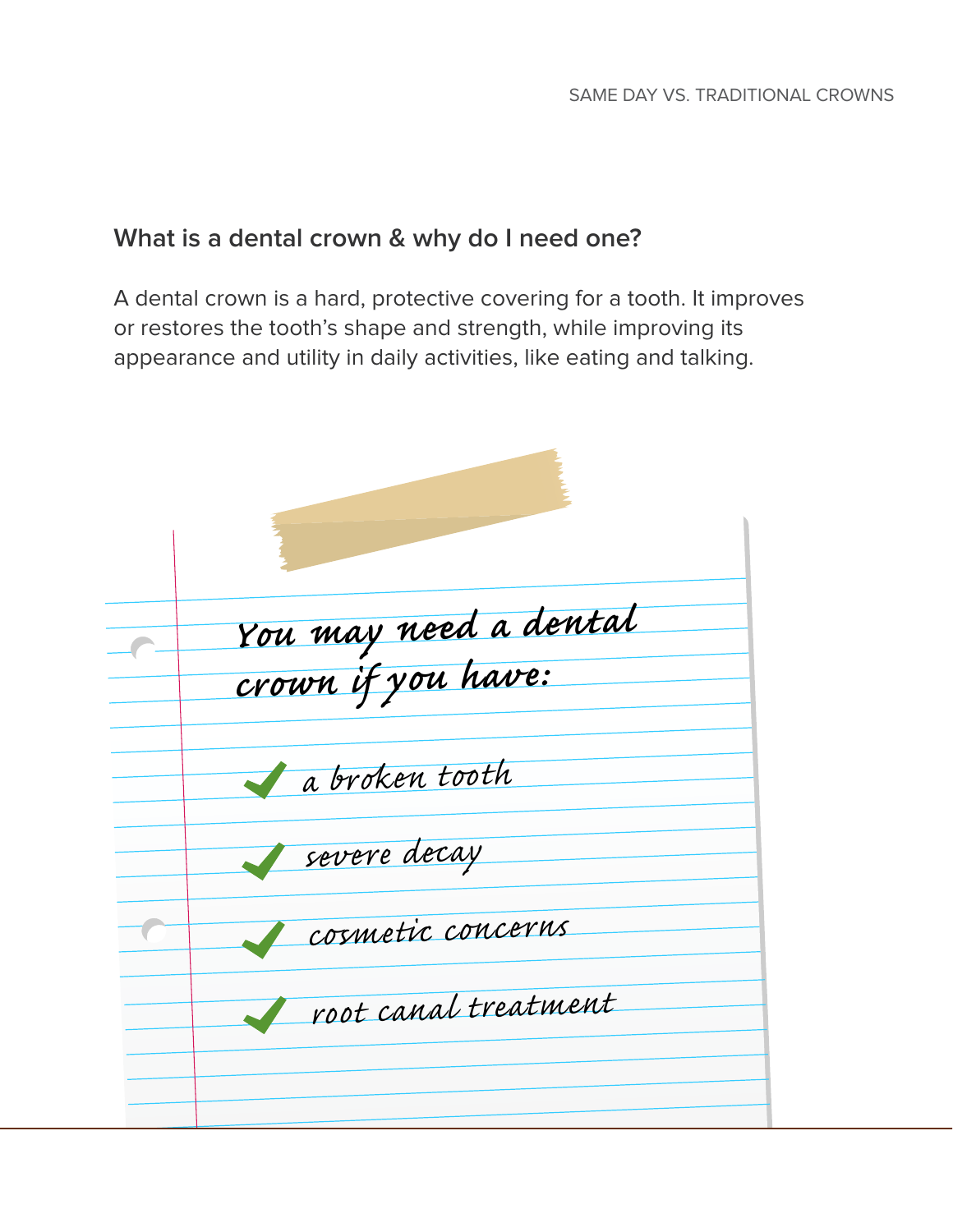#### **Types of materials: Do they matter?**

Most patients don't even consider asking about the type of material being used for crowns, but permanent crowns do come in a variety of materials:

- **o** full white or yellow gold
- **porcelain fused to metal**

 $\bullet$  full zirconium

**O** porcelain fused to zirconium

It's important to discuss what your dentist offers and why he/she is recommending one over the others. There are many differences.

#### **The main areas impacted by each type of material are:**

**specific medical concerns** - like allergies to metal.

**aesthetics** - light refraction, color choices & how visible it will be.

**preservation** - of the tooth itself & the surrounding teeth.

**overall cost** - not just financial, but the long range outcome.

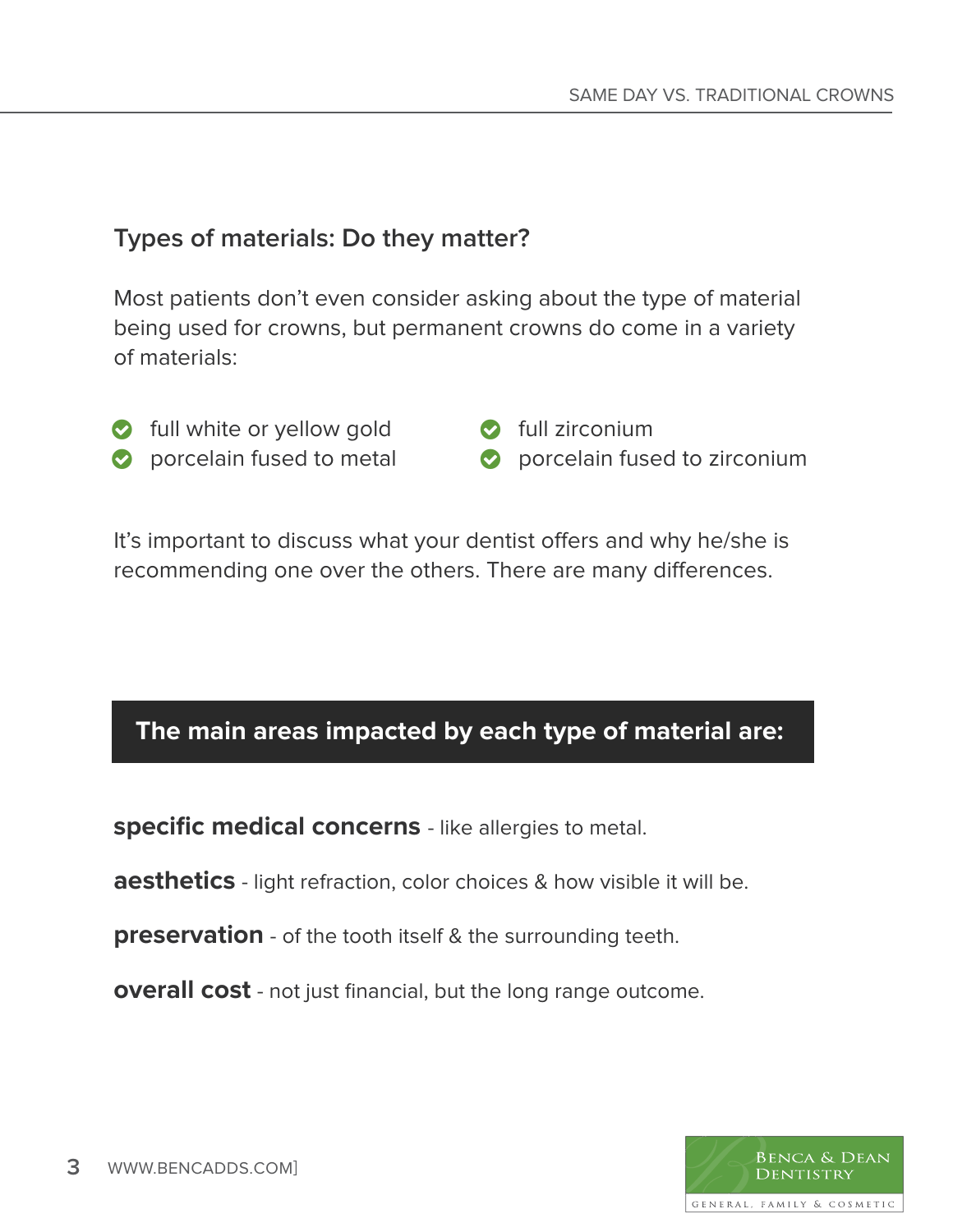#### **There are 2 main methods when creating & placing a crown:**

# **TRADITIONAL** (often referred to as a "lab-made" or "traditional" crown)

Commonly, crowns require manual impressions & multiple visits to the dentist and the placement of a temporary crown after the tooth is prepared.



Technology perfected over the last 30 years gives dentists tools to prepare and place a permanent crown in a single appointment.

CEREC and E4D are specific brands of same-day dental software and equipment. They operate similarly, however there are a few differences. Your dentist may prefer one over the other, but it's not likely you'll notice a difference in the result.

A comfortable oral camera provides 3-D digital images of the tooth. The images are used to digitally design your crown. In minutes, a sophisticated milling machine creates your crown from a single piece of porcelain.

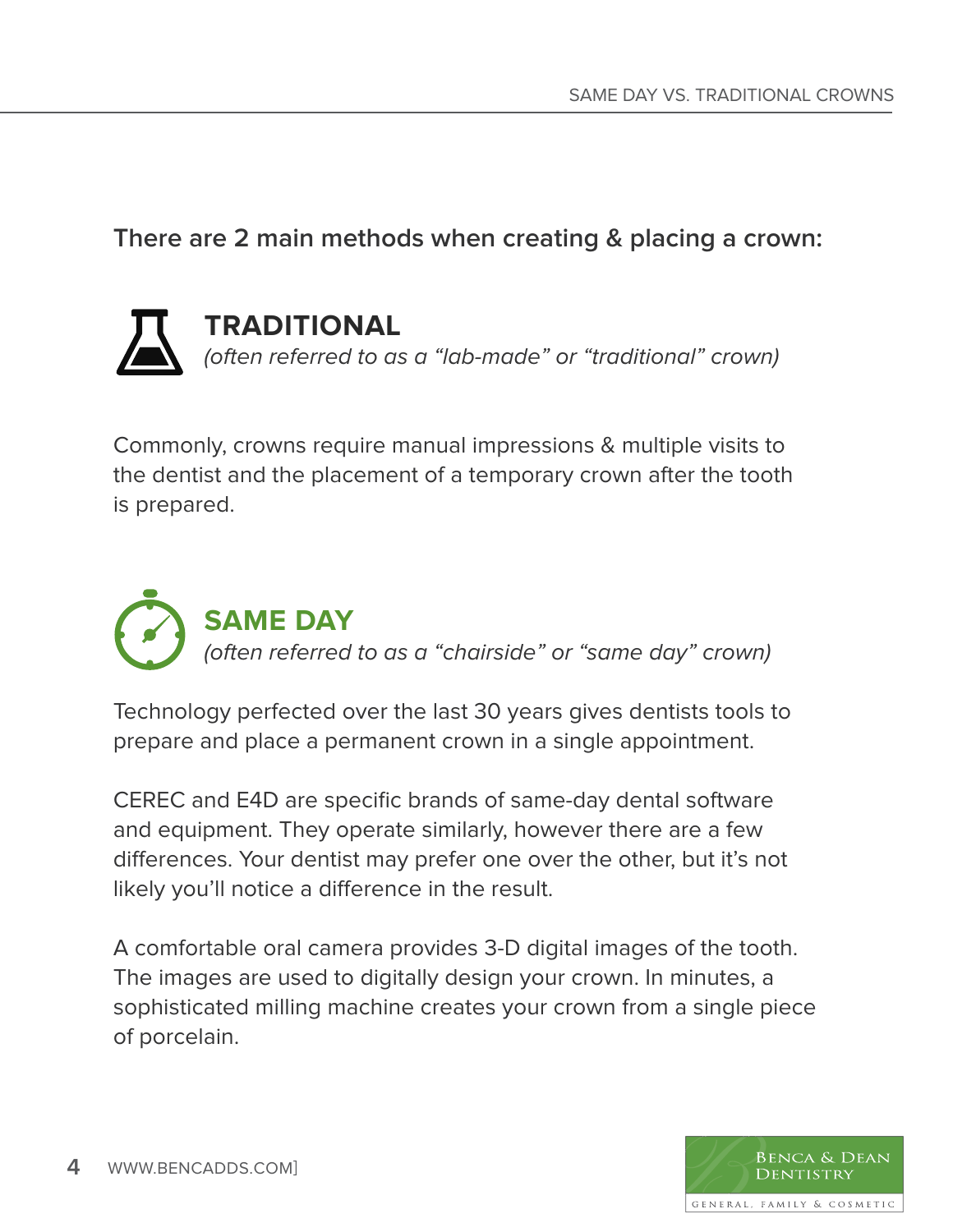

# **TRADITIONAL CROWNS: the downside**



**The inconvenience of multiple appointments** who has time for that?



**Potential issues with the temporary crown** now there are even more appointments & pain.



**Not enjoying all the foods you love** you will need to baby your temporary crown.



**Messy impressions** who wants a mouthful of gooey paste or putty?



**Waiting weeks for your permanent crown** elongated time increases your risk of injury.



**If the crown doesn't fit** now there is even more time waiting for the lab.

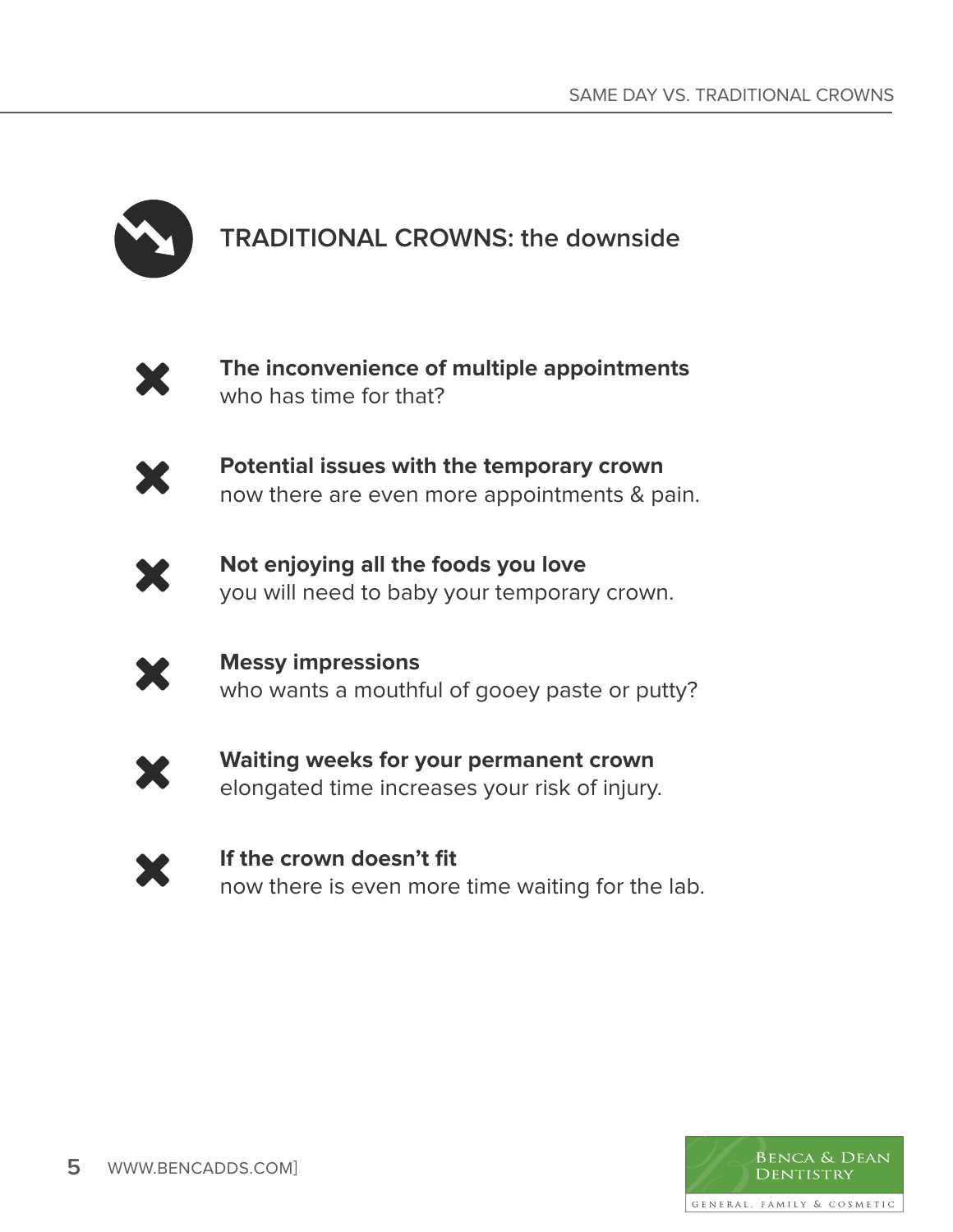

# **SAME DAY CROWNS: the upside**



## **Save time**

receive your permanent crown in a single visit.



**Cost is similar to lab-produced** comparable cost (sometimes less), and with a single visit.



**Get your permanent crown right away** reduce risk of further injury.

**Resume normal eating** get back to your normal life in a day.



**Precise digital impressions** we use a small oral camera for comfort & accuracy.



**Natural appearance** no one will know it's there (but you & your dentist).



**Save more of your tooth** same day often allows dentists to preserve more.



**Reduce hot & cold sensitivity** skip the temperature-conductive metal.



**Less amount of anesthetic** You will only need to be anesthetized for that one visit.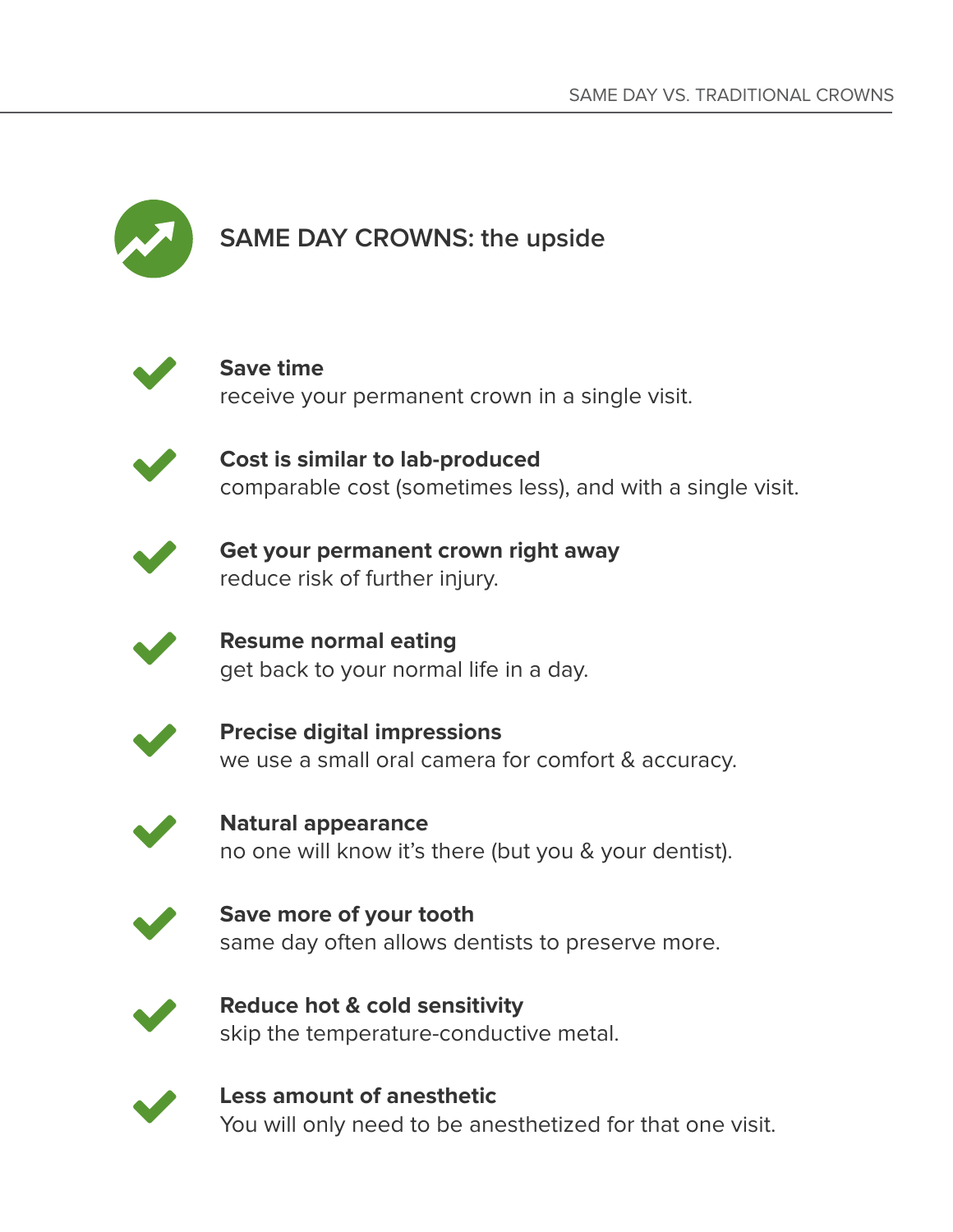

When same day crowns may NOT be the best choice: **best choice:**

#### **1. When appearance is paramount**

Teeth contain multiple shades of color, slight irregularity & light refraction. Your dentist can create a very pleasing look of natural teeth with a same day crown by painting on colors with specialized materials.

However, if the teeth you need to replace are located toward the front of your mouth and appearance is the highest priority, a same day crown might not give your dentist all the options for creating the most natural result. In a lab, even better results can be achieved by layering different colors of porcelain.

Most dentists who offer same day dentistry, also offer lab-made, traditional crowns.